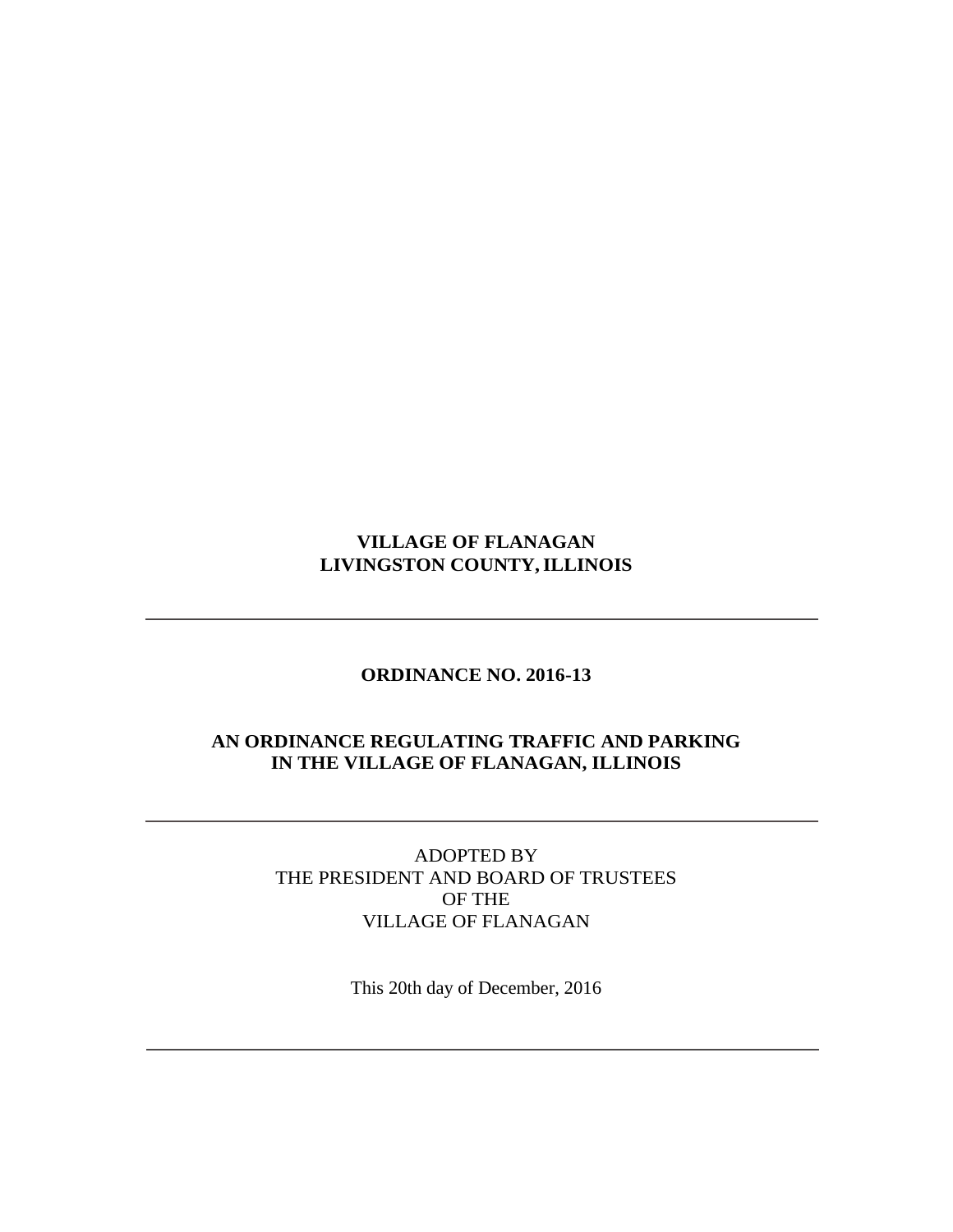#### **VILLAGE OF FLANAGAN**

#### **ORDINANCE NO. 2016-13**

### **AN ORDINANCE REGULATING TRAFFIC AND PARKING IN THE VILLAGE OF FLANAGAN, ILLINOIS**

**WHEREAS,** the Village of Flanagan ("Village") is an Illinois municipality created pursuant to the Constitution and statutes of the State of Illinois; and

**WHEREAS,** pursuant to 65 ILCS 5/11-40-1, Division 80 of theIllinois Municipal Code, 65 ILCS 5/11-80-1 *et seq.,* and other sections of the Illinois Municipal Code, as amended, the Village has the authority to regulate traffic, parking and related uses of public streets and public ways; and

**WHEREAS,** the Village has heretofore enacted such regulations; and

**WHEREAS,** from time to time the Village re-assesses such regulations in light of changing conditions; and

**WHEREAS,** it has come to the attention of Village officials that congestion and other traffic problems occurring on and around Main Street could be improved with changed parking regulations; and

**WHEREAS,** the corporate authorities of the Village would like to clarify and document certain other traffic, parking and similar regulations involving the use of public streets and public ways; and

**WHEREAS,** the President and Board of Trustees of the Village have found and determined that it is in the best interests of the Village that the regulations contained herein be enacted;

**NOW, THEREFORE, BE IT ORDAINED** by the President and Board of Trustees of the Village of Flanagan, Livingston County, Illinois, as follows:

SECTION A. Recitals. The foregoing recitals are hereby incorporated into, and made a part of, this Ordinance as findings of the Board of Trustees of the Village of Flanagan.

**SECTION B.** Regulations. The following regulations shall hereinafter be law within the Village of Flanagan.

- 1. GENERAL PROVISIONS
	- a. Signs and Signals: It shall be unlawful for the driver of any vehicle to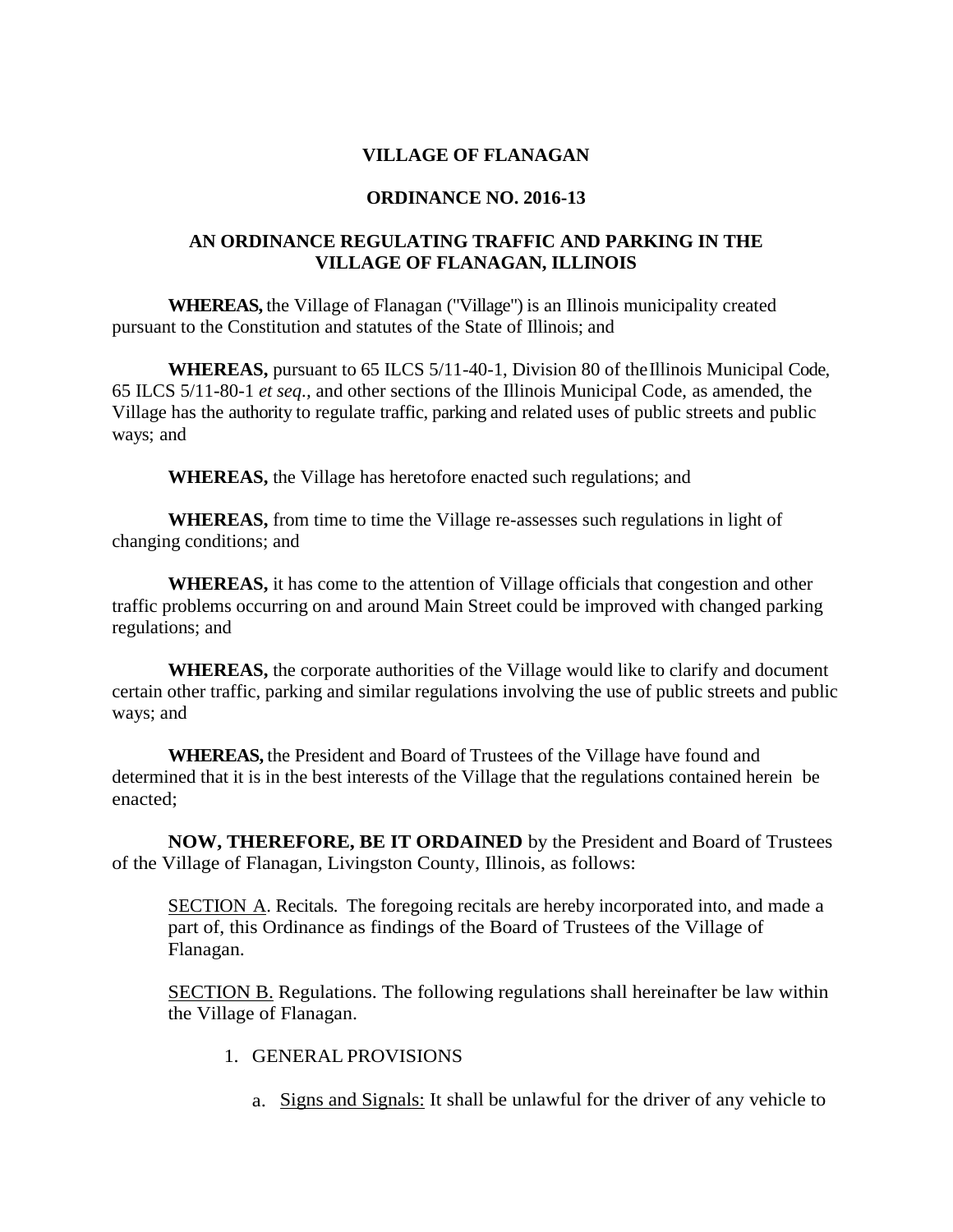disobey the instructions of any traffic sign or signal placed in view by authority of the Village or in accordance with the laws of the State of Illinois.

- b. Unauthorized Signs: It shall be unlawful for any person to place, maintain or display any signs, signals or devices other than official traffic and direction signs, signals or devices lawfully authorized by the Village, State ofIllinois or other governmental agency, upon or in view of any street, if such device purports to be, or is an imitation of an official warning or direction sign or signal or directs or purports to direct the movement of traffic. Any such unauthorized device is hereby declared to be a nuisance and may be removed by any policeman or by the President or any member of the Board of Trustees of said Village.
- c. Interfering with Signs: It shall be unlawful for any person to deface, injure, move or interfere with any official traffic sign or signal, except upon the authority of the President of the Board of Trustees.
- d. U-turns: No vehicle shall make a U-turn on Main Street between Lumber Street and South Street, provided that any vehicle may make a T-turn at the intersection of South Street and Main Street and at the intersection of Lumber Street and Main Street.

### 2. PARKING RULES

- a. Parking Prohibited in Specific Places: Public convenience, necessity and safety require that various areas along streets in the Village of Flanagan be designated as "No Parking" areas. No person or persons shall at any time stop, stand or park any vehicle in any of the following places except when necessary to avoid conflict with other traffic or in compliance with the directions of a police officer or a traffic control device:
	- 1. Within theintersection of anytwo streets;
	- 2. In the cent.er of anystreet, except as provided in 15b;
	- 3. Ona cross-walk at anystreetintersection;
	- 4. At anycurb within fifteen feet of a fire hydrant;
	- 5. At any place where the vehicle would block the use of a driveway;
	- 6. On any sidewalk which disrupts pedestrian use;
	- 7. Within twenty feet of the driveway entrance where any fire or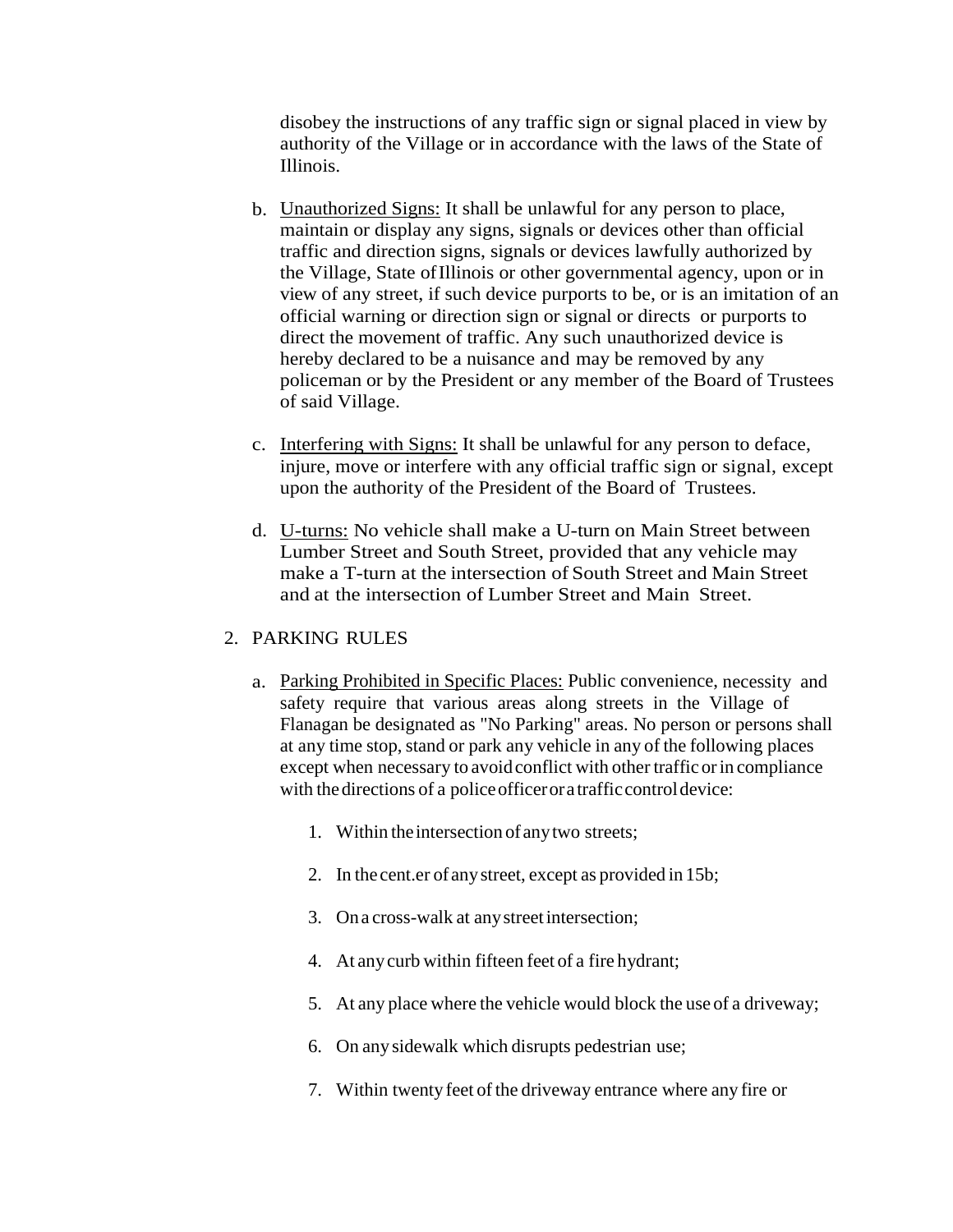ambulance equipment for the Village is kept;

- 8. On both sides of Illinois Route 116, also known as Falcon Highway, fromtheEastright-of-way lineofJackson Streeton the East to the West right-of-way line of Jefferson Street on the West.
- 9. Along the East and West sides of Main Street between Lincoln Street and Edwards Street, except during the annual "community sale", during other Village-sponsored celebrations and festivals , and as the Village Board may otherwise determine from time-to-time by majority vote;
- 10. Along the East and West sides of Main Street from Illinois Route 116 on the South to a point 200 feet North of Washington Street, except for funerals and visitations at the 500 block of S. Main Street, during the annual "community sale", during other Village- sponsored celebrations and festivals, and as the Village Board may otherwise determine from time-to- time by majority vote;
- 11. Along the East side of South Harrison Street from the South line of Madison Street to South Street on the North, provided parking of vehicles along said East side of South Harrison Street shall be allowed from midnight to 3:00 P.M.;
- 12. Along the West side of South Harrison Street from Madison Street on the South to Washington Street on the North, provided parking of vehicles along said West side of South Harrison Street shallbeallowed from midnight to 3:00 P.M.;
- 13. Along the South line of Washington Street from south Harrison Street on the East to the alley on the West, being a distance of about 310 feet, provided parking of vehicles along said South line of Washington Street shall be allowed from midnight to 3:00P.M.;
- 14. Parking is prohibited in the following described locations from 2:00 A M. to 6:00 AM.: Lots 8, 9, 10 and 11 in the West Addition to the Village of Flanagan, commonly known as the Legion Lake Parking Lot on West Lumber Street, Flanagan, Illinois;
- 15. Parking on Main Street:
	- a. After sunset and before sunrise it shall be unlawful for any vehicle to be parked on Main Street except in the block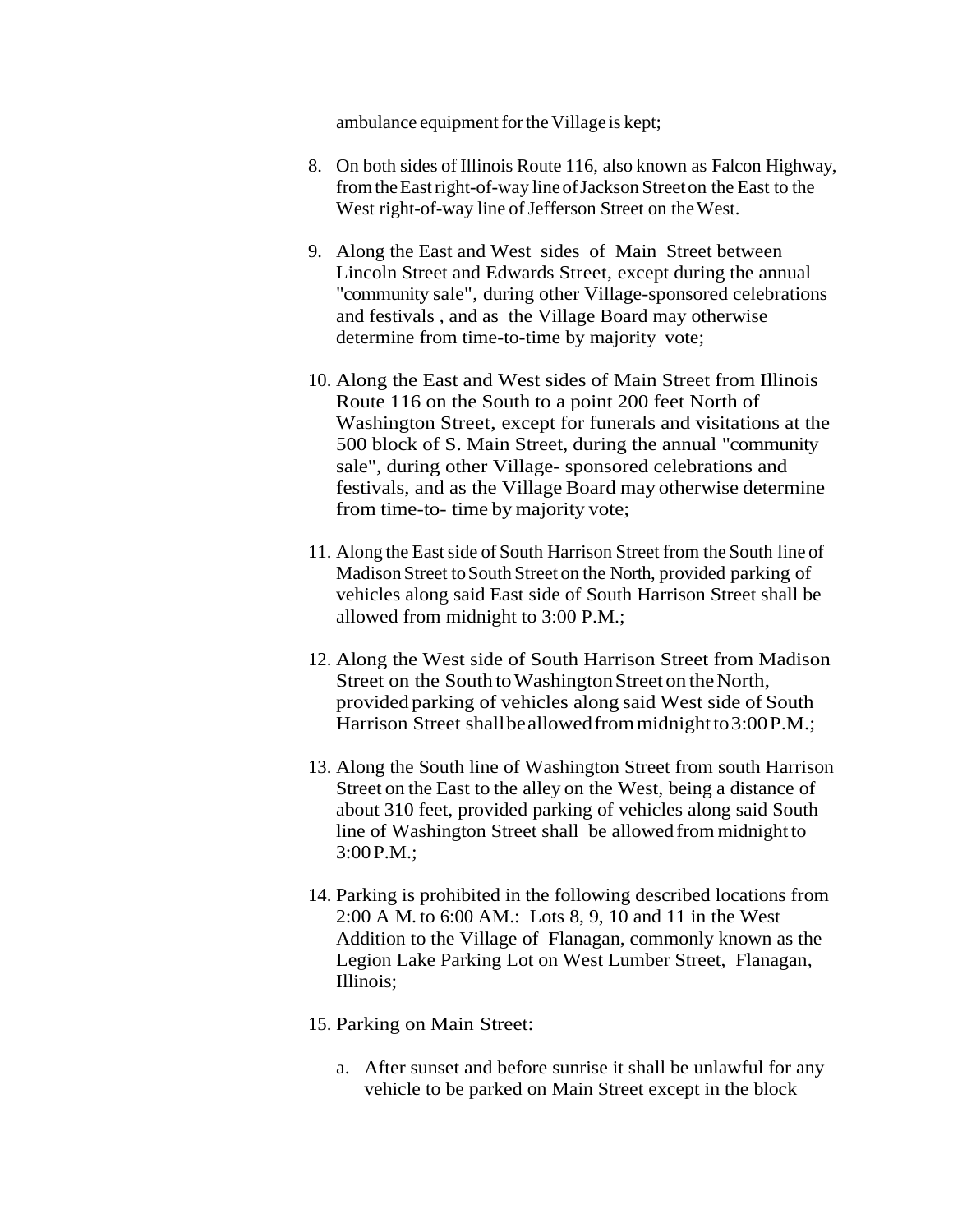between Lumber Street on the North and South Street on the south unless said vehicle has its parking or marking lights lit.

b. It shall be unlawful for any truck other than a pick-up truck or panel truck to stand or park onMain Street between Lumber Street and South Street except that trucks may stop, stand or park for loading or unloading purposes in the middle of said street facing either due North or due South in the center of the street for a length of time not to exceed ten minutes, and said trucks may also stop, stand or park for loading or unloading purposes in the parking area along the sidewalk with the rear of the truck against the curbing.

## b. Parking at the Curb:

- 1. No vehicle shall be parked with the left side of the vehicle next to the curb and it shall be unlawful tostand or park any vehicle in any street other than parallel with the curb and the two right wheels of the vehicle within twelve inches of the regularly established curb line except as otherwise provided in this article.
- 2. No vehicle shall be parked on Main Street between Lumber Street and South Street except at an angle to the curb as indicated by marks painted on said street for such purpose and then said vehicle shall have the right from wheel next to the curb and the vehicle shall be entirely between two adjacent marks.

### 3. SPEED

No person shall drive any vehicle upon any street at a speed greater than is reasonable and proper having regard for the traffic in the use of a way or so as to endanger the life or limb or injure the property of any person. It shall be unlawful for any motor vehicle to be driven upon any of the streets of said Village at a speed in excess of twenty-five (25) miles per hour, unless otherwise posted. It shall be unlawful for any motor vehicle to be driven upon Main Street between South Street and Lumber Street at a speed in excess of twenty (20) miles per hour.

### 4. VILLAGE PARKING LOT

Lot Eleven (11) in Block Three (3) in South Addition to Flanagan, Illinois, has been designated as a motor vehicle parking lot.

5. EXEMPTIONS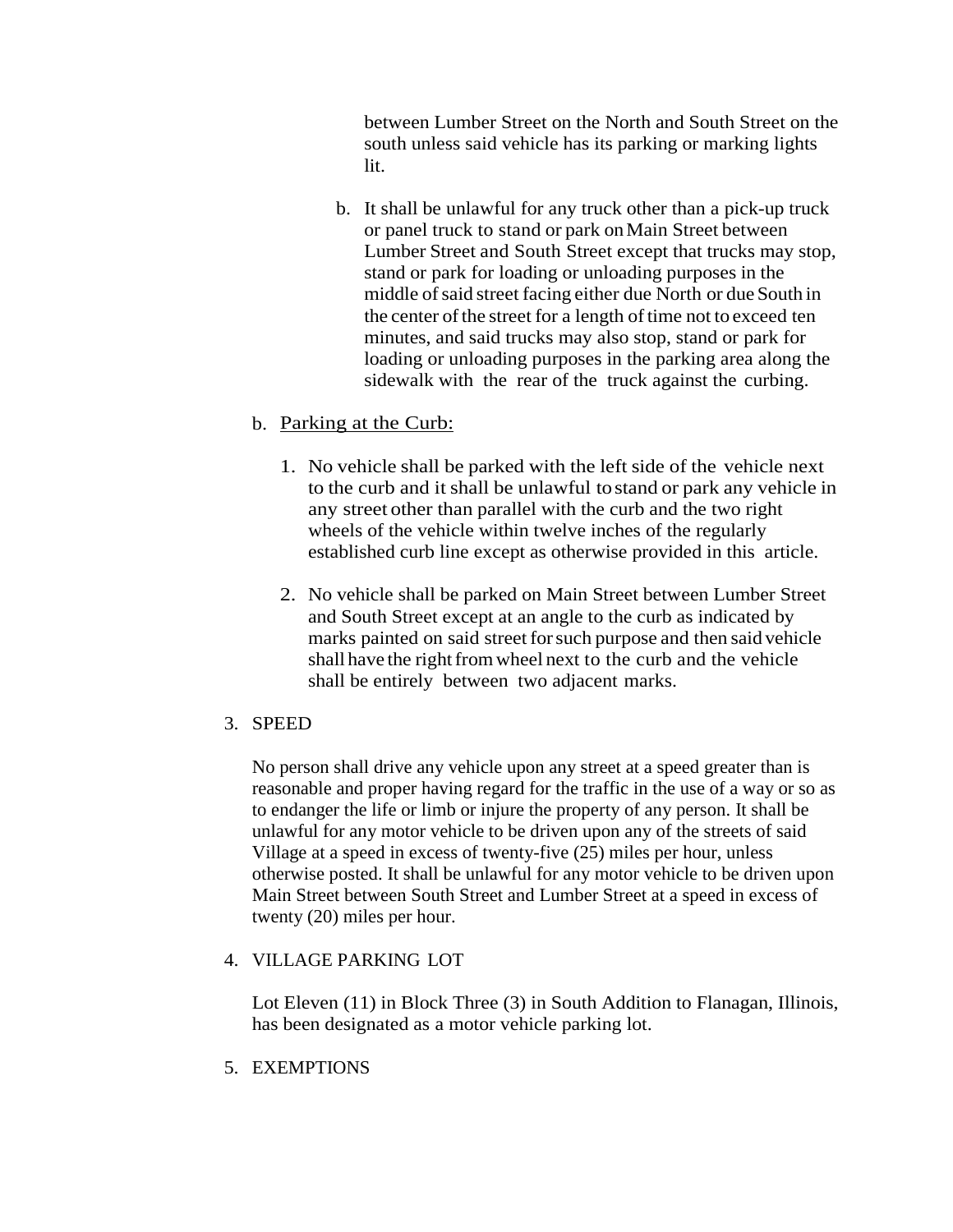The provisions of this ordinance relating the movement and parking of vehicles shall not apply to vehicles of the police or fire department, nor to ambulances while used in the performance of emergency duties, nor shall such provisions apply to vehicles actually being used in repairing or otherwise improving the streets under the authority of the President and Board of Trustees of said Village or of the State of Illinois.

#### 6. ENFORCMENT ANDPENALTY

The person whose name the vehicle is registered with the Secretary of State of Illinois or Secretary of State of Vehicle Registration shall be prima facie responsible for the violation and subject to the penalty therefore. The President, a trustee, designated Village staff, or police officer, or any one of them, is hereby authorized and empowered to enforce this Ordinance and impose a fine against any violators. After notice and the period for abatement has expired, the Village may tow the vehicle in violation of this Ordinance. The costs thereof shall be the responsibility of the registered owner of the vehicle. Any person violating this Ordinance shall be subject to a fine of not less than Fifty Dollars (\$50.00) and no more than Five Hundred Dollars (\$500.00). The Village may use any legal means to enforce and prosecute violations hereunder.

SECTION C. Attorney's Fees and Costs. The registered owner of a non-compliant vehicle shall be responsible for all reasonable attorney's fees and all costs incurred by the Village in enforcing this Ordinance.

SECTION D. Enforcement Process. The Village, its officers and staff shall follow the following process in enforcing this Ordinance:

- 1. Determine a violation exists.
- 2. Make a record of the violation by taking photos and/or preparing documentation including dates.
- 3. Prepare notice and have it served.
- 4. Obtain proof of service of notice.
- 5. If there is no compliance, forward to the Village Attorney.

**SECTION E.** Repeal. Any ordinance or other regulation of the Village of Flanagan that is in direct conflict with this ordinance shall be repealed to the extent of such conflict.

SECTION F. Severance. If any part or provision of this Ordinance is deemed by a court of competent jurisdiction to be unlawful, all remaining parts and provisions shall remain in effect.